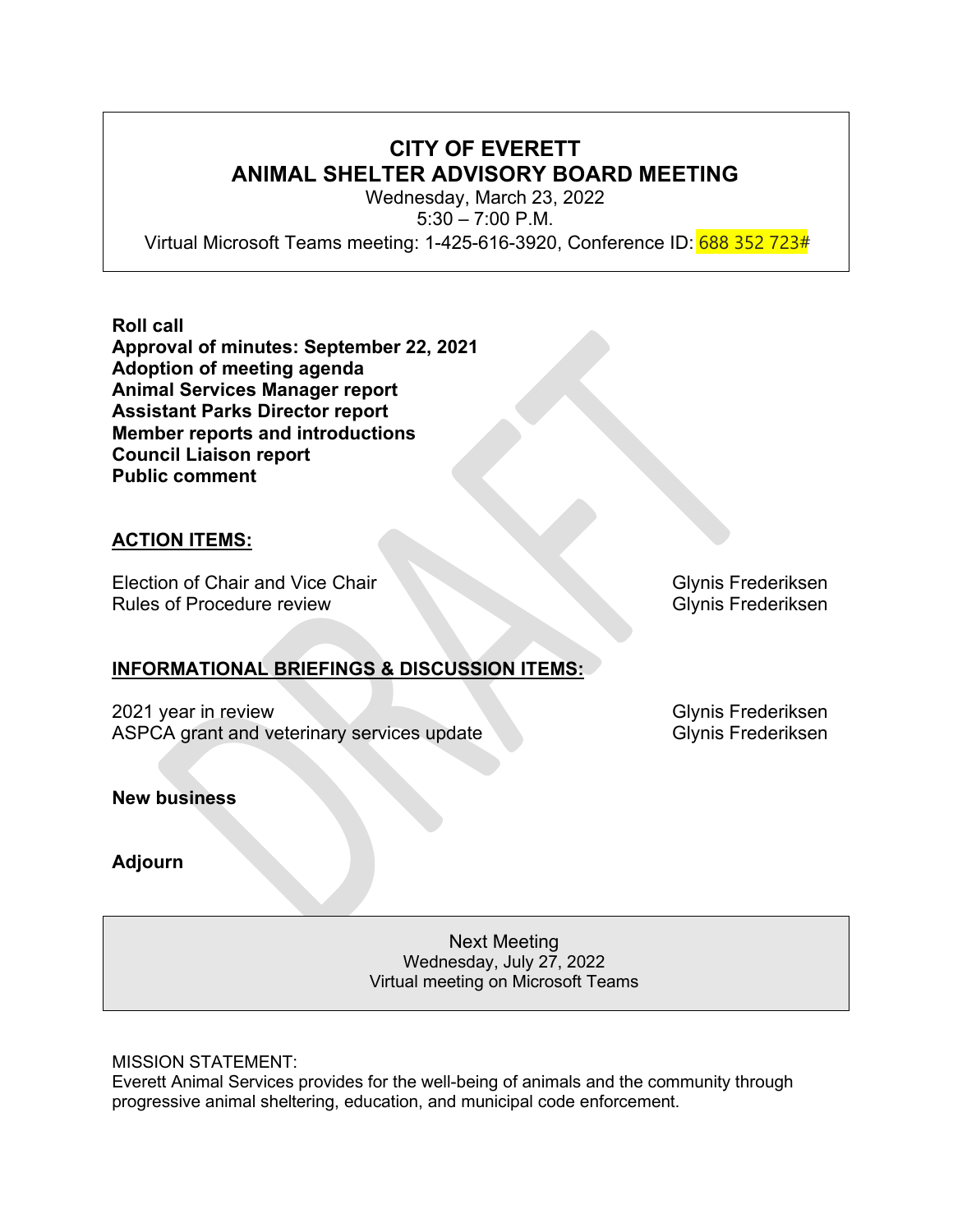# **How To Use MS Teams**

*The City of Everett uses Microsoft TEAMS to conduct public meetings. Board members can access online using the TEAMS App or by phone.*

## *To connect via app or browser:*

*If you have a computer/smartphone/tablet and an Internet connection, you can join via Microsoft Teams.*

- *Download the Microsoft Teams® app for the best experience, or join via Edge, Firefox, or Chrome browsers.*
	- *The mobile app is available through your app store*
	- *The desktop app is available by going t[o https://www.microsoft.com/en](https://www.microsoft.com/en-us/microsoft-365/microsoft-teams/download-app)[us/microsoft-365/microsoft-teams/download-app](https://www.microsoft.com/en-us/microsoft-365/microsoft-teams/download-app)*
- *If you do not have an account you do not need to sign in to access MS Teams. You can join as a guest when you click on the Virtual meeting invite link from the City.*

*If you do not have a mic and/or speakers, you can connect via the dial in phone number provided above to provide comment and/or just listen.*

## *Access By Phone:*

*If you have trouble downloading MS Teams please be reassured you can access the meeting by phone. The phone number and access code for the Animal Shelter Advisory Board meeting November 18, 2020 from 5:30 – 7:00 p.m. is:*

**[+1 425-616-3920](tel:+1%20425-616-3920,,660559396) United States, Seattle (Toll)** 

**Conference ID: 917 284 541#**

## *Meeting Conduct*

*When connecting to our virtual meeting, we ask that all public attendees leave their video off and their microphones muted unless called upon to speak for public comment. As an additional measure, we will mute any open mics outside the public comment period to help avoid disruption.*

## *Making the Meeting a Success*

- *Make sure the smart phone, tablet, computer, or other video inspection device is fully charged.*
- *Have any required information on hand*
- *Make sure background noise is turned off so that the call audio is clear.*
- *Turn off phone, tablet, or computer notifications during the meeting. Notifications can cause the video to freeze and the sound to silence briefly.*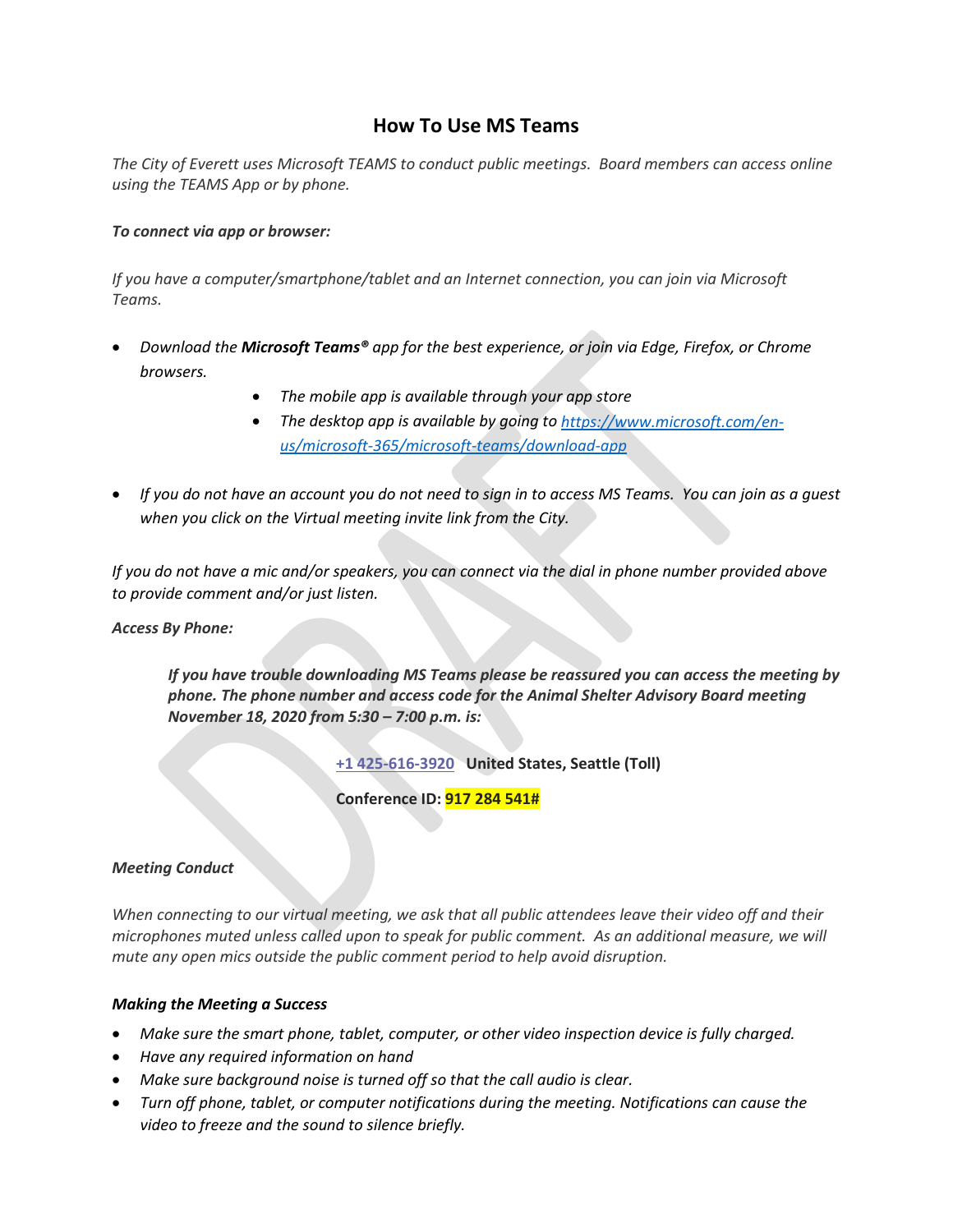- *Use ear buds or a headset with microphone to improve communication.*
- *If you want to speak, click the "Raise your hand" icon. This will be explained at the beginning of the meeting.*
- *Make sure your microphone is muted and video camera is turned off unless you are speaking.* 
	- *Look at the icons. A slash means off and no slash means on.*
	- *Click on the icon to toggle it on/off.*

*If you have trouble accessing the meeting via MS Teams or by cell phone don't hesitate to call Glynis Frederiksen at 206-550-5811.*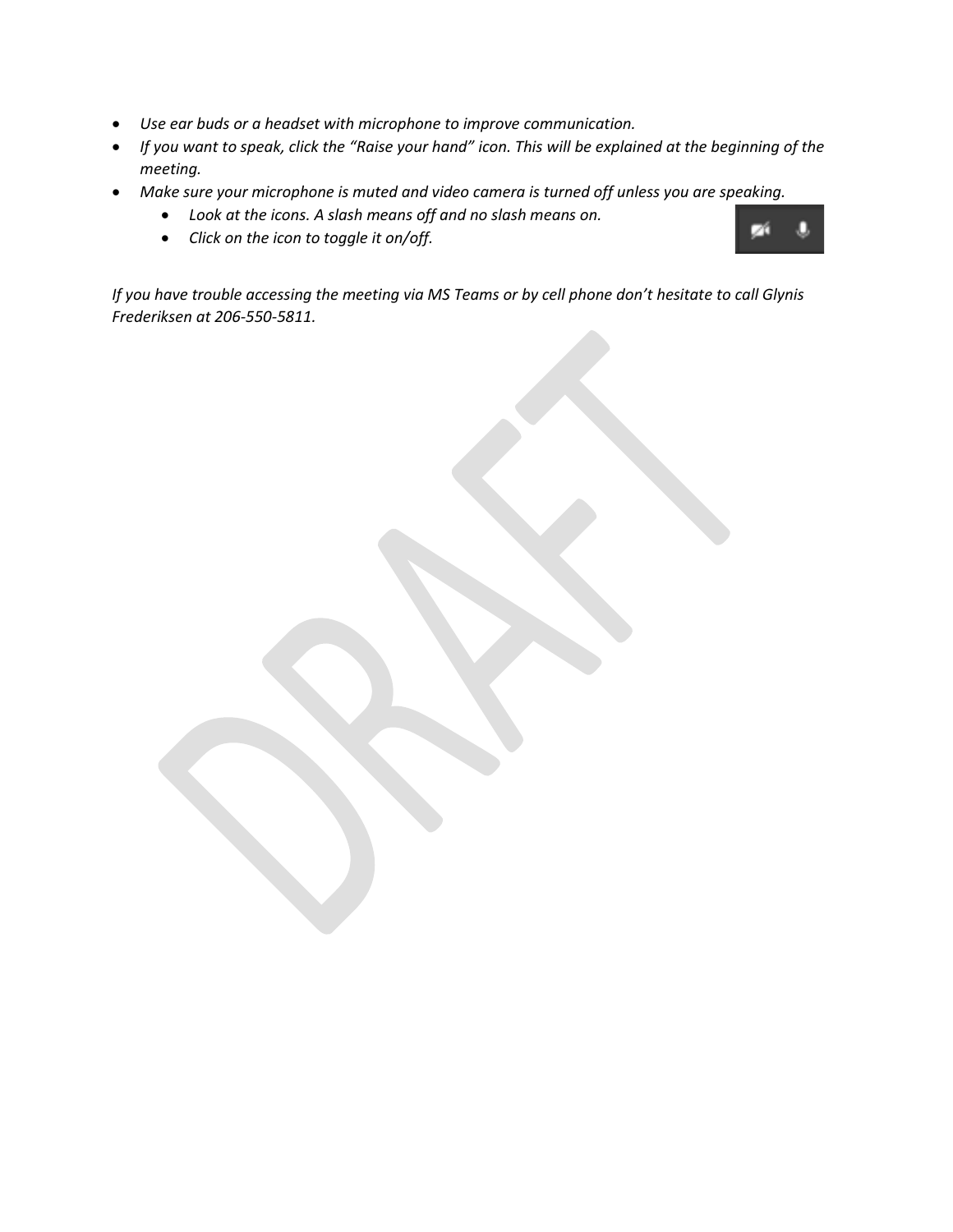### CITY OF EVERETT ANIMAL SHELTER ADVISORY BOARD MEETING September 22, 2021 5:30 – 7:00 P.M. Virtual Microsoft Teams Meeting

The meeting was called to order at 5:33P.M

### **Shelter Advisory Board Members Present:**

Nathan Shelby, Lindsay Ellsworth, Sarah Hartwell, Jennifer St. Mary, Kara Langus, Neeley Stratton, Caolan O'Domhnaill, Tegan Hampton

### **Board Members Not Present:** Jennifer Ward

**Staff Present:** Glynis Frederiksen, Shelter Manager, Emily Young, Parks Administrative Coordinator

**Council Liaison:** Scott Bader

**Acceptance of Meeting Agenda:** A motion was made to accept the agenda for September 22, 2021. Motion/Second/Approved (m/s/a) unanimously to accept the agenda.

### **Review and Acceptance of Minutes:**

Motion was made to accept the minutes from July 28<sup>th</sup>, 2021. Motion/Second/Approved (m/s/a) unanimously to accept the previous minutes.

### **Shelter Manager Report: Glynis Frederiksen**

Glynis shared that shelter volunteer Elisabeth Woche won a Mud Bay volunteer award. The Shelter will be working towards obtaining a "Better City for Pets" certification. Glynis reported on several recent staffing changes. Hannah Culpepper, the Shelter's newest hire in the position of Animal Care and Customer Service Assistant has been doing well. Pam Logan, Animal Care and Customer Service Assistant, has submitted her resignation. Susan Shephard, Accounting Assistant, has submitted her intent to retire in the coming months. Her position will be upgraded when rehired. The Shelter is continuing the hiring of Day Laborers and will soon have a Day Labor to assist with veterinary work. The use of masks for the mitigation of the spread of COVID19 is once again a requirement. She shared that the Shelter is still be operating by appointment only with a high level of curbside appointments. The Shelter is still awaiting the installation of a credit card machine. The Shelter may soon work with a new pet licensing vendor. Glynis shared that new washing machine will replace the broken one soon! It was discussed that Crucible Brewing will host a pet adoption event on Saturday, October 2nd, 2021.

## **Assistant Park Director Report: Kimberly Shelton**

No Report.

## **Public Comment:**

None.

## **Council Liaison Report: Scott Bader**

Council Liaison Bader shared that he now has a new dog. Glynis shared that licensing pertains to animals who are six months and older.

#### **Performance Measures**

Glynis reported that the Shelter's live release rate is above 90%. The average daily shelter population is like that of last year but lower than it was pre-pandemic. Spay and neuter surgeries are occurring more often this year due to much work with community partners. Volunteer hours are down from last year. The number of animal control cases are have returned to the levels that they were pre-pandemic. Pet license amounts are down overall. Revenue is below budget as a product of fewer animals coming into the Shelter. Fundraising continues to go well.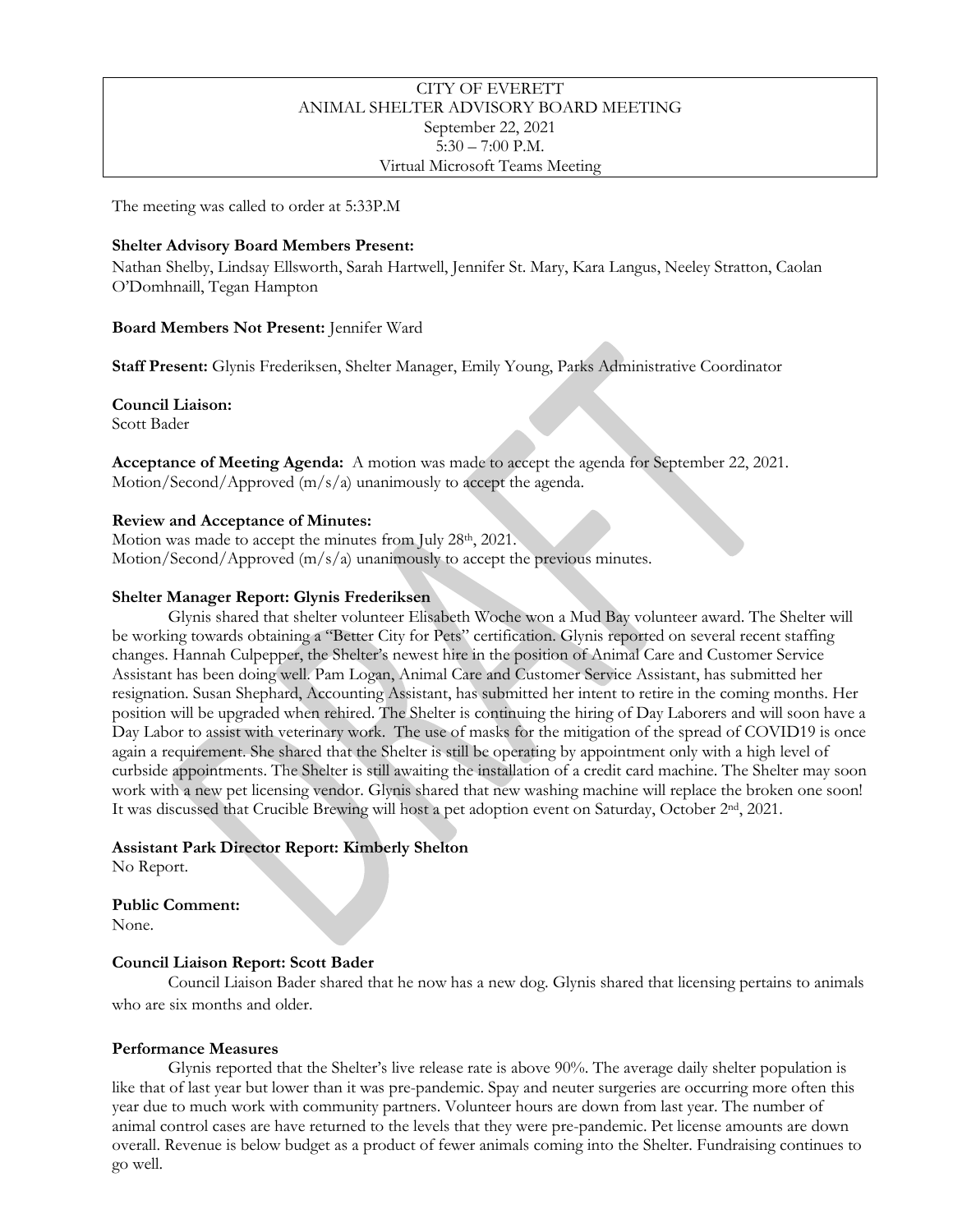#### **Veterinary Services Update**

The Shelter held a vaccination clinic at the end of August at which 37 pets were altered. Glynis discussed the possibility of offering weekly vaccination services on a smaller scale moving forward. She also discussed that there may be another Veterinarian beginning to work with the Shelter on a contract basis to provide more of these services. She also shared that a part-time Veterinary Technician may be added to the Shelter's staff next year. This person would work approximately eight hours a week. Glynis also discussed

the possibility of providing services out in the community in various locations either monthly or quarterly. Glynis discussed that she will soon have a meeting with a grantor to potentially fund more services. The potential of working with Washington State University to partner with their veterinary students was discussed. Outreach and direct care to animals rather than Shelter intake was discussed as a cost effective and beneficial solution to some interactions. Tegan commented that bringing animal food into the community whilst providing services would be beneficial to pet owners. Additionally, she shared the following link which depicts the schedule/location of hot meals provided to low-income individuals with the idea that these places may also be a good area to offer vet care. [https://everettwa.gov/DocumentCenter/View/24303/Everett-Hot-Meals-Schedule.](https://everettwa.gov/DocumentCenter/View/24303/Everett-Hot-Meals-Schedule)

#### **Animal Shelter Advisory Board Purpose and Frequency**

Glynis inquired about the content and frequency of the Advisory Board. She opened the conversation for Board members to share their opinion on these meetings. It was discussed that some members believe that the various perspectives of the members are beneficial. It was discussed that Board members serve a purpose to the City of Everett and the Shelter. It was noted that it may be beneficial to meet quarterly but that the current frequency is not inappropriate. It was mentioned that there may be a bit of confusion surrounding member purpose/responsibilities.

#### **Other Business**

It was noted that the Animal Services' coyote hazing information was very helpful.

#### **Meeting Adjourned at 6:35P.M**

### **Next Meeting: November 24th, 2021**

Respectfully submitted Emily Young City of Everett Parks and Facilities Administrative Coordinator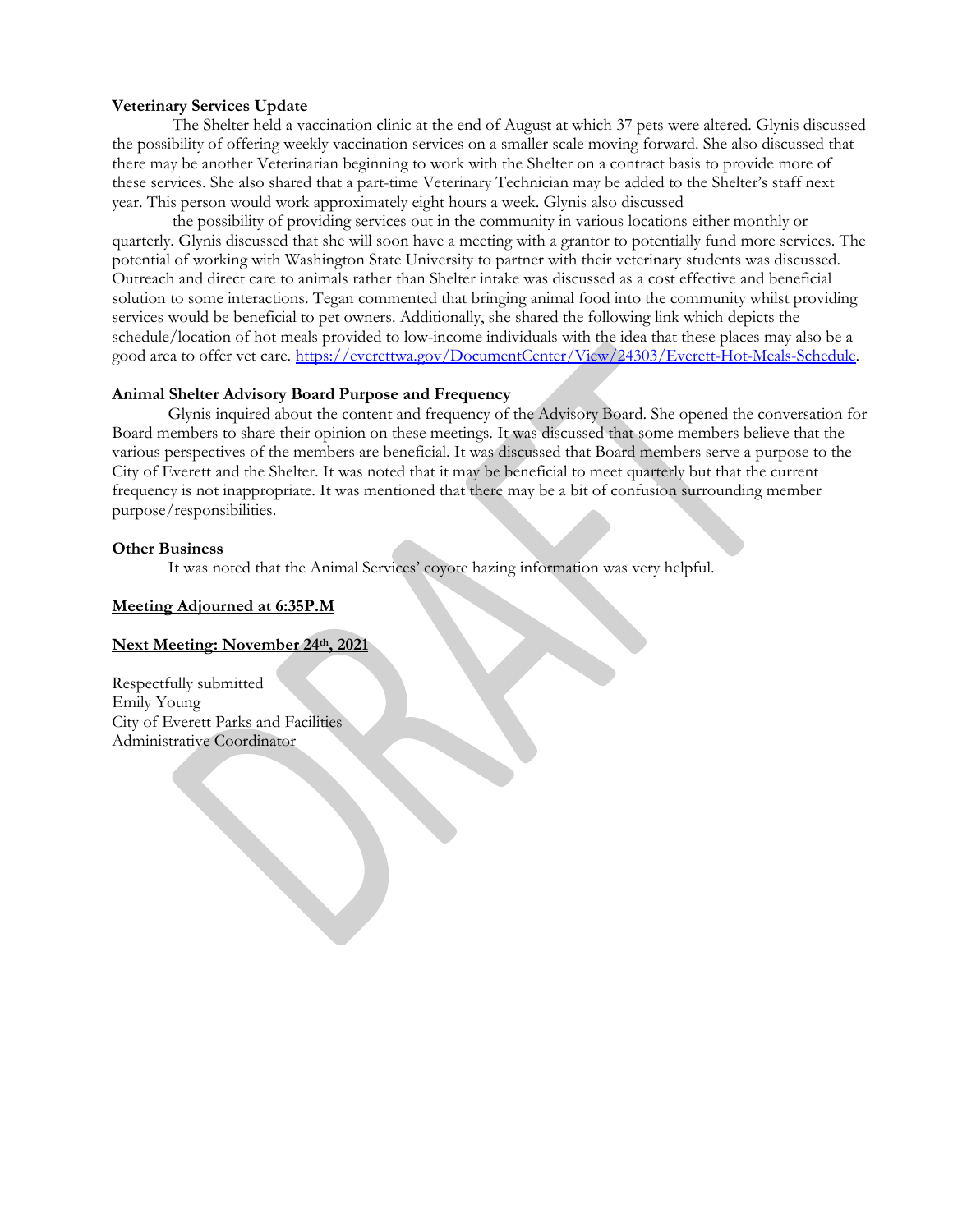| TITLE:                     | <b>Adoption</b>       | <b>Staff</b> | G. Frederiksen        |
|----------------------------|-----------------------|--------------|-----------------------|
| 2022 Election of Chair and | <b>Recommendation</b> | <b>Phone</b> | 425-257-6013          |
| <b>Vice Chair</b>          | <b>Discussion</b>     | <b>Date</b>  | <b>March 23, 2022</b> |
|                            | <b>Information</b>    |              |                       |
|                            | <b>Other</b>          |              |                       |

# **DESCRIPTION SUMMARY:**

The Animal Shelter Advisory Board elects Board officers annually for a term of one year.

# **RECOMMENDATION**

Elect 2022 Board officers.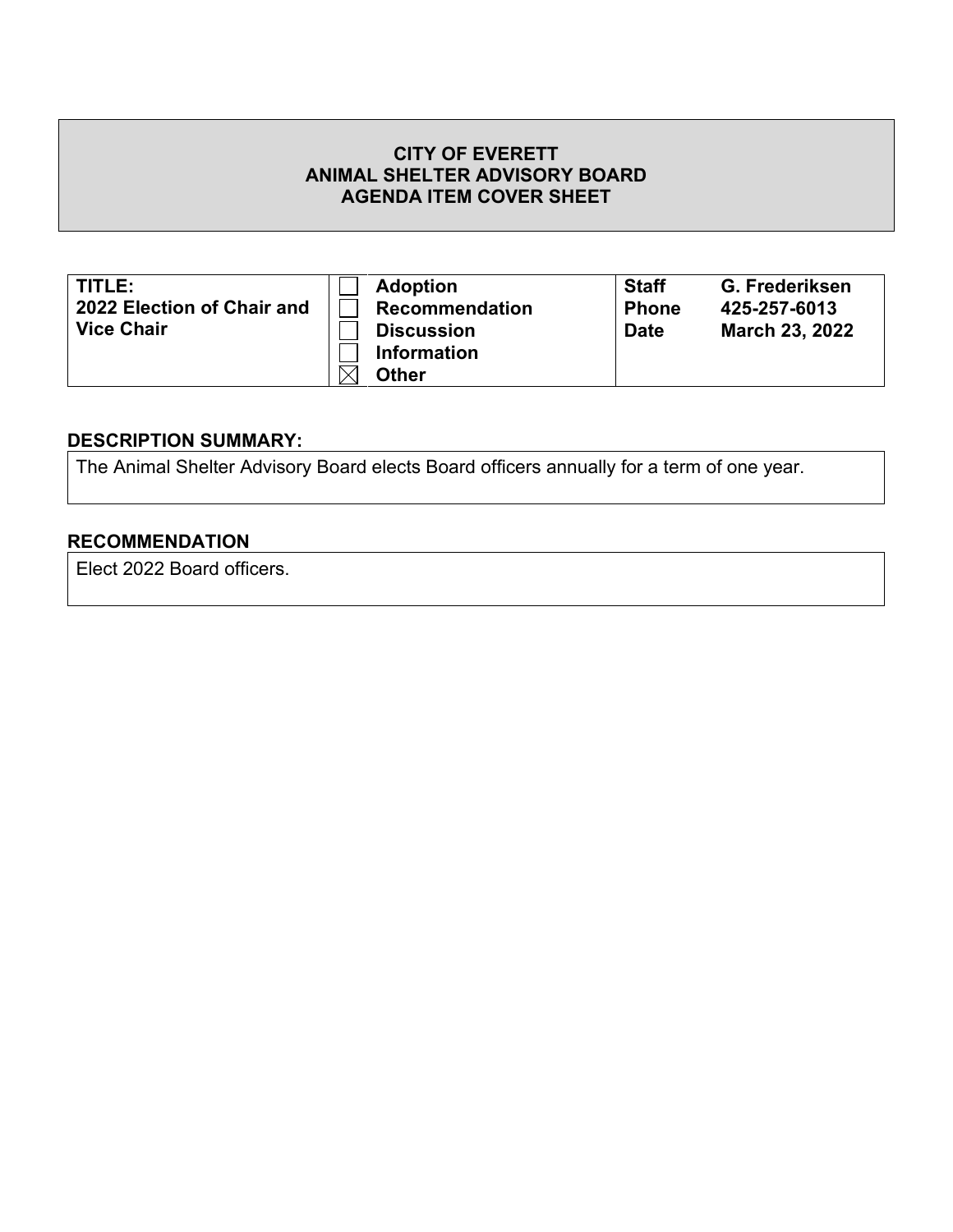| TITLE:                    | <b>Adoption</b>       | <b>Staff</b> | <b>Glynis Frederiksen</b> |
|---------------------------|-----------------------|--------------|---------------------------|
| <b>Rules of Procedure</b> | <b>Recommendation</b> | <b>Phone</b> | 425-257-6013              |
|                           | <b>Discussion</b>     | <b>Date</b>  | <b>March 23, 2022</b>     |
|                           | <b>Information</b>    |              |                           |
|                           | <b>Other</b>          |              |                           |

# **DESCRIPTION SUMMARY:**

On an annual basis, Board members and staff review the current rules of procedure for potential changes. The rules are adopted by the Board on an annual basis.

The enclosed rules of procedure were adopted during the March 24, 2021 Board meeting. Board members will be asked to adopt and sign the revised document.

## **RECOMMENDATION**

Adopt 2022 Rules of Procedure.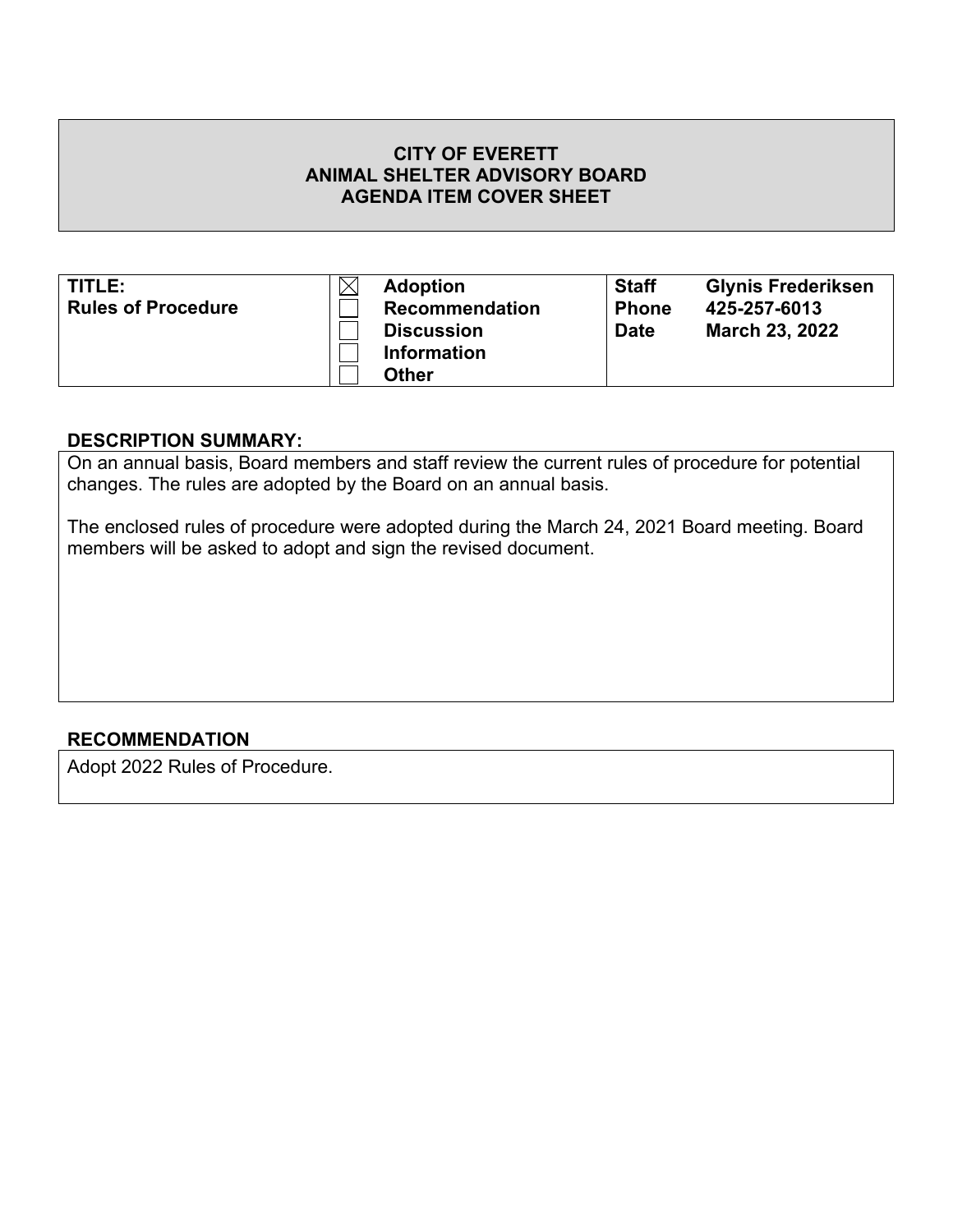#### **Rules of Procedure 20212022 City of Everett Animal Shelter Advisory Board**

| <b>Number</b> | <b>Rule of Procedure</b>                                                        | <b>Rationale</b>                              |
|---------------|---------------------------------------------------------------------------------|-----------------------------------------------|
| 1.0           | <b>Meeting Length</b>                                                           |                                               |
| 1.1           | The length of board meetings and                                                | Research demonstrates that the                |
|               | workshops shall not exceed two hours                                            | productivity of attendees tends to rapidly    |
|               | unless the board approves an extension.                                         | diminish after meeting for two                |
|               |                                                                                 | consecutive hours.                            |
| 1.2           | The length of special board meetings                                            | This provides the necessary flexibility       |
|               | will be jointly determined by the                                               | based upon the timing of projects and         |
|               | <b>Everett Animal Services Manager</b>                                          | issues that need to be discussed prior to     |
|               | ("Manager") and the Animal Shelter                                              | actions that may be taken by the board.       |
|               | Advisory Board Chair ("Chair").                                                 |                                               |
| 2.0           | <b>Meeting Day, Time and Location</b>                                           |                                               |
| 2.1           | The regular meeting of the board shall                                          | The fourth Wednesday has been the             |
|               | be the fourth Wednesday of January,                                             | traditional day for the regular meeting.      |
|               | April, July and Octoberof every other                                           |                                               |
|               | month at 5:30 p.m., based on a January                                          |                                               |
|               | meeting with no meeting in December.                                            |                                               |
|               | The Manager and Chair will jointly                                              |                                               |
|               | determine if a regular meeting will be                                          |                                               |
|               | canceled. All meetings of the board                                             |                                               |
|               | are open to the public.                                                         |                                               |
| 2.2           | Special meetings may be called by the                                           | On the rare occasion there may be a need      |
|               | Manager, in consultation with the                                               | to have a special meeting for an item that    |
|               | Chair, if a formal action is required of                                        | is unanticipated and cannot wait until the    |
|               | the board and the action must be taken                                          | next regularly scheduled meeting.             |
|               | prior to the next regularly scheduled                                           |                                               |
|               | board meeting. Public notice will be                                            |                                               |
|               | provided in advance of special                                                  |                                               |
|               | meetings.                                                                       |                                               |
| 2.3           | Regular meetings and workshops (if                                              | This gives Everett Animal Services and        |
|               | scheduled) will have a standard                                                 | the board flexibility to balance a variety    |
|               | meeting time for each calendar year.<br>The meeting time will be decided at the | of factors that can affect attendance.        |
|               | regular meeting each January.                                                   |                                               |
|               |                                                                                 |                                               |
| 2.4           | All meetings and workshops shall be                                             | This gives EAS and the board the ability      |
|               | held at the same location throughout                                            | to establish the location( $s$ ) on an annual |
|               | the year at the Forest Park                                                     | basis and also allows for a different         |
|               | administration building or the Everett                                          | location to have a meeting and/or             |
|               | <b>Animal Sheltervirtually -unless</b>                                          | workshop due to a special circumstance.       |
|               | otherwise agreed to by the Manager                                              |                                               |
|               | and Chair, and posted on the City's                                             |                                               |
|               | website at least one week in advance of                                         |                                               |
|               | the meeting date. The meeting location                                          |                                               |

Rules of Procedure  $\frac{2021-2022}{202}$ 

 $\overline{\phantom{a}}$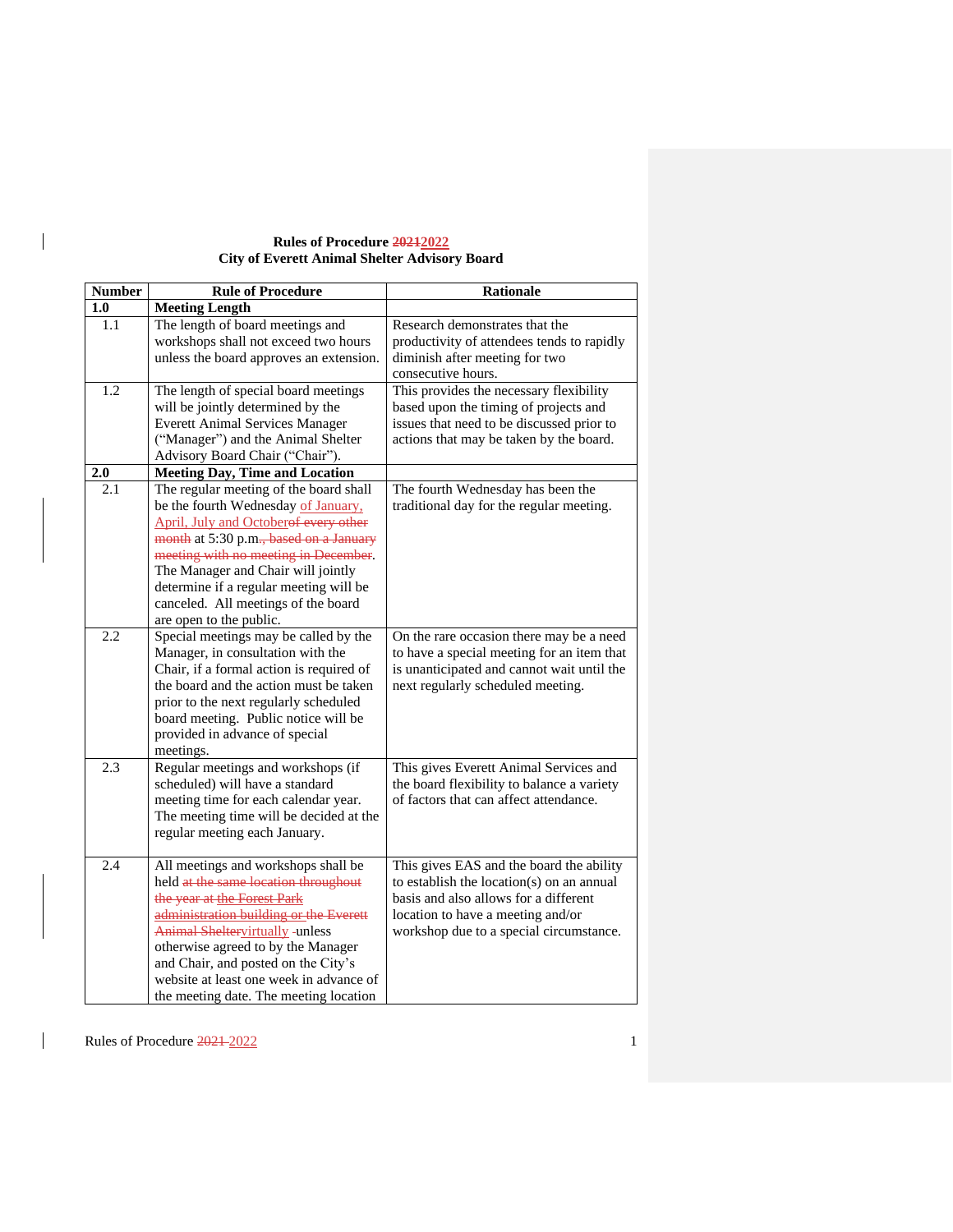|     | will be decided at the regular meeting<br>each January.                                                                                                                                                                                                                                                                                                                                                          |                                                                                                                                                                                                                                                                                                                                                              |
|-----|------------------------------------------------------------------------------------------------------------------------------------------------------------------------------------------------------------------------------------------------------------------------------------------------------------------------------------------------------------------------------------------------------------------|--------------------------------------------------------------------------------------------------------------------------------------------------------------------------------------------------------------------------------------------------------------------------------------------------------------------------------------------------------------|
| 2.5 | When a regular meeting or workshop<br>falls on a holiday or specially<br>recognized day of celebration (though<br>not an official holiday), the Manager<br>and Chair shall jointly determine if the<br>regular meeting will be canceled or re-<br>scheduled.                                                                                                                                                     | Necessary because occasionally, a<br>conflict will occur.                                                                                                                                                                                                                                                                                                    |
| 3.0 | <b>Meeting Agenda</b>                                                                                                                                                                                                                                                                                                                                                                                            |                                                                                                                                                                                                                                                                                                                                                              |
| 3.1 | All regular meetings, workshops and<br>special meetings shall have an agenda<br>prepared by the Manager to guide<br>board member and staff discussion.<br>The agenda shall be distributed to<br>board members no later than three<br>business days before regular meetings<br>and workshops. Agenda for special<br>board meetings shall be distributed no<br>later than one business day before said<br>meeting. | This helps to ensure that discussion is<br>focused and that the intent of meetings,<br>workshops, special meetings and retreats<br>is accomplished.                                                                                                                                                                                                          |
| 3.2 | The Chair has the authority to alter the<br>order of the agenda.                                                                                                                                                                                                                                                                                                                                                 | Provides the needed flexibility to account<br>for any issue.                                                                                                                                                                                                                                                                                                 |
| 3.3 | Regular meeting agenda shall include,<br>at the minimum, the following in the<br>order stated:<br>1) roll call of members;<br>2) acceptance of minutes from the<br>previous meeting;<br>3) adoption of the meeting agenda;<br>4) Manager report;<br>5) board member comments;<br>6) city council liaison report;                                                                                                 | This order closely aligns with the order of<br>the city council meetings. An<br>opportunity is also provided to more fully<br>discuss board member initiated ideas,<br>observations and/or concerns as part of<br>the new business section without<br>necessarily needing to speak to these<br>types of items under their board member<br>comment's section. |
|     | 7) public comment;<br>8) board action items (adoption, public<br>hearings and/or recommendation to the<br>Manager);<br>9) discussion items;<br>10) information items;<br>11) new business as time allows and as<br>allowed by the Chair; and<br>12) adjournment.<br>Under board member comments,<br>members may include requests to have<br>an item placed under new business to                                 | There may be other meetings during the<br>year where a public hearing or public<br>forum is scheduled as part of the Board<br>meeting. In this case, placing<br>hearings/forums as the second agenda<br>item allows staff to advertise a specific<br>time to the public when the<br>hearings/forums will begin.                                              |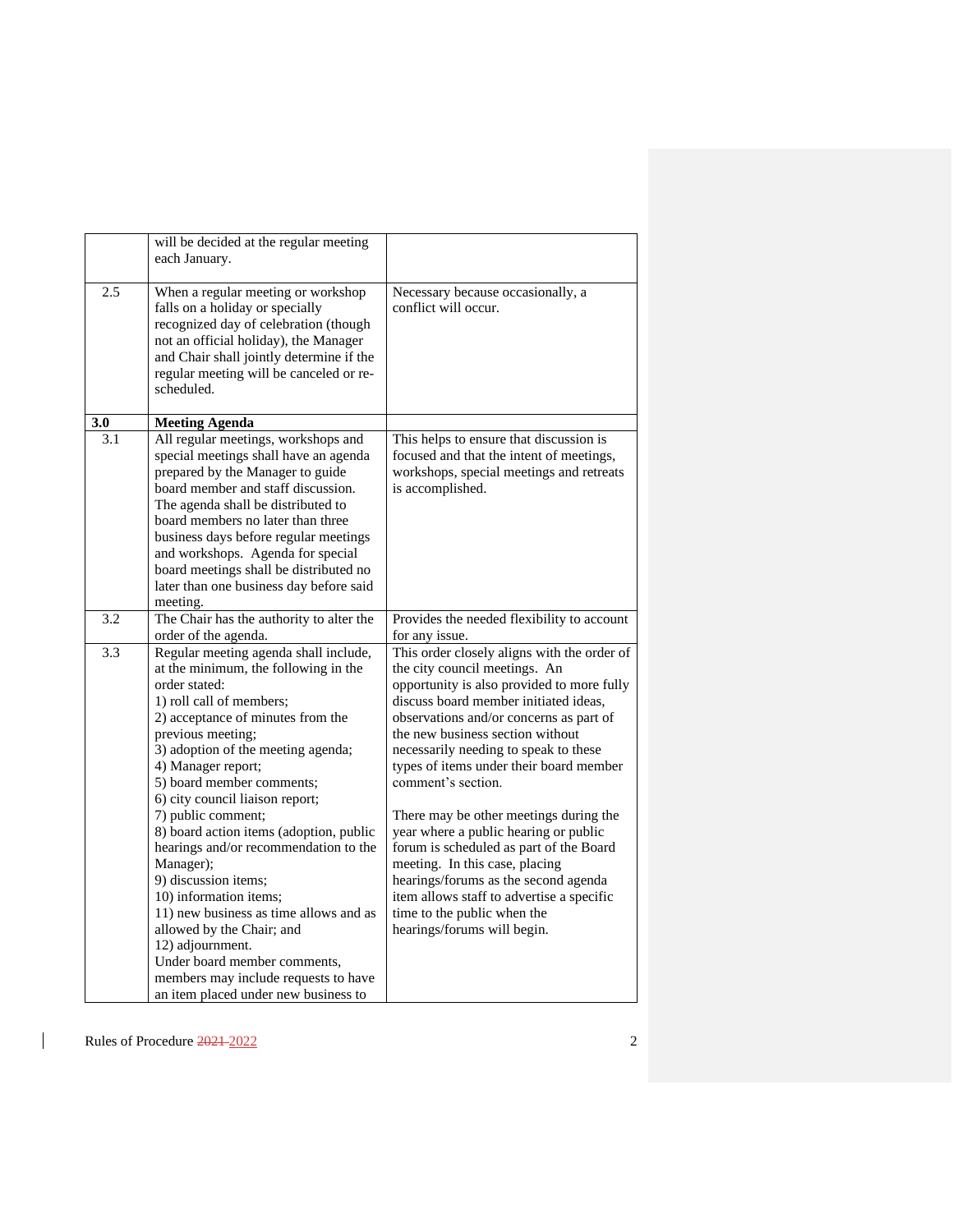|     | allow an appropriate amount of time to<br>initiate discussion, including a request<br>to place items on an agenda at a future<br>meeting. The only planned exception to<br>the agenda is when a public<br>hearing/public forum is scheduled at<br>the meeting. If scheduled, the public<br>hearing will constitute the second item<br>on the agenda.                                                                                                                                                                                                                                                                                                                                                                                   |                                                                                                                                                           |
|-----|----------------------------------------------------------------------------------------------------------------------------------------------------------------------------------------------------------------------------------------------------------------------------------------------------------------------------------------------------------------------------------------------------------------------------------------------------------------------------------------------------------------------------------------------------------------------------------------------------------------------------------------------------------------------------------------------------------------------------------------|-----------------------------------------------------------------------------------------------------------------------------------------------------------|
| 3.4 | Special meeting agenda shall only<br>include action items (adoption and/or<br>recommendation to the Manager). No<br>other item is discussed.                                                                                                                                                                                                                                                                                                                                                                                                                                                                                                                                                                                           | By its nature a special meeting is for a<br>more narrow purpose than a regular<br>meeting.                                                                |
| 3.5 | Workshop agenda shall only include<br>items for discussion and tasks to be<br>performed. These items are of a nature<br>that extended discussion by board<br>members may be necessary. Items for<br>discussion at workshops would<br>typically precede an action by the<br>board. The Chair shall determine if<br>public comment will be allowed during<br>workshops.                                                                                                                                                                                                                                                                                                                                                                  | Typically, policy items and<br>comprehensive plan processes affecting<br>staff work priorities are the types of items<br>that would usually be scheduled. |
| 4.0 | <b>Meeting Conduct</b>                                                                                                                                                                                                                                                                                                                                                                                                                                                                                                                                                                                                                                                                                                                 |                                                                                                                                                           |
| 4.1 | In all practical cases, Robert's Rules of<br>Order will govern the conduct of<br>meetings and workshops.                                                                                                                                                                                                                                                                                                                                                                                                                                                                                                                                                                                                                               | This is to help ensure fairness and<br>protection of speech by all board<br>members.                                                                      |
| 4.2 | Acceptance of minutes and board<br>actions (adoptions, public hearing<br>closure and recommendations to the<br>Manager) require motions (first and<br>second) and a quorum. A quorum<br>consists of a simple majority present<br>based on the total number of appointed<br>positions. A quorum shall be four (4)<br>members based upon six (6) or seven<br>(7) appointed positions.<br>A quorum<br>shall be three $(3)$ based on four $(4)$ or<br>five (5) members appointed. Actions<br>shall be determined by a simple<br>majority vote of the members present.<br>Voting shall be by voice unless a board<br>member requests a roll call vote. Board<br>member alternates are voting members<br>in the absence of a regular member. | Motions apply to formal board activity.<br>All other activity involves discussion and<br>consensus.                                                       |
| 4.3 | Board member, city council liaison and                                                                                                                                                                                                                                                                                                                                                                                                                                                                                                                                                                                                                                                                                                 | This is to help ensure that the gist of the                                                                                                               |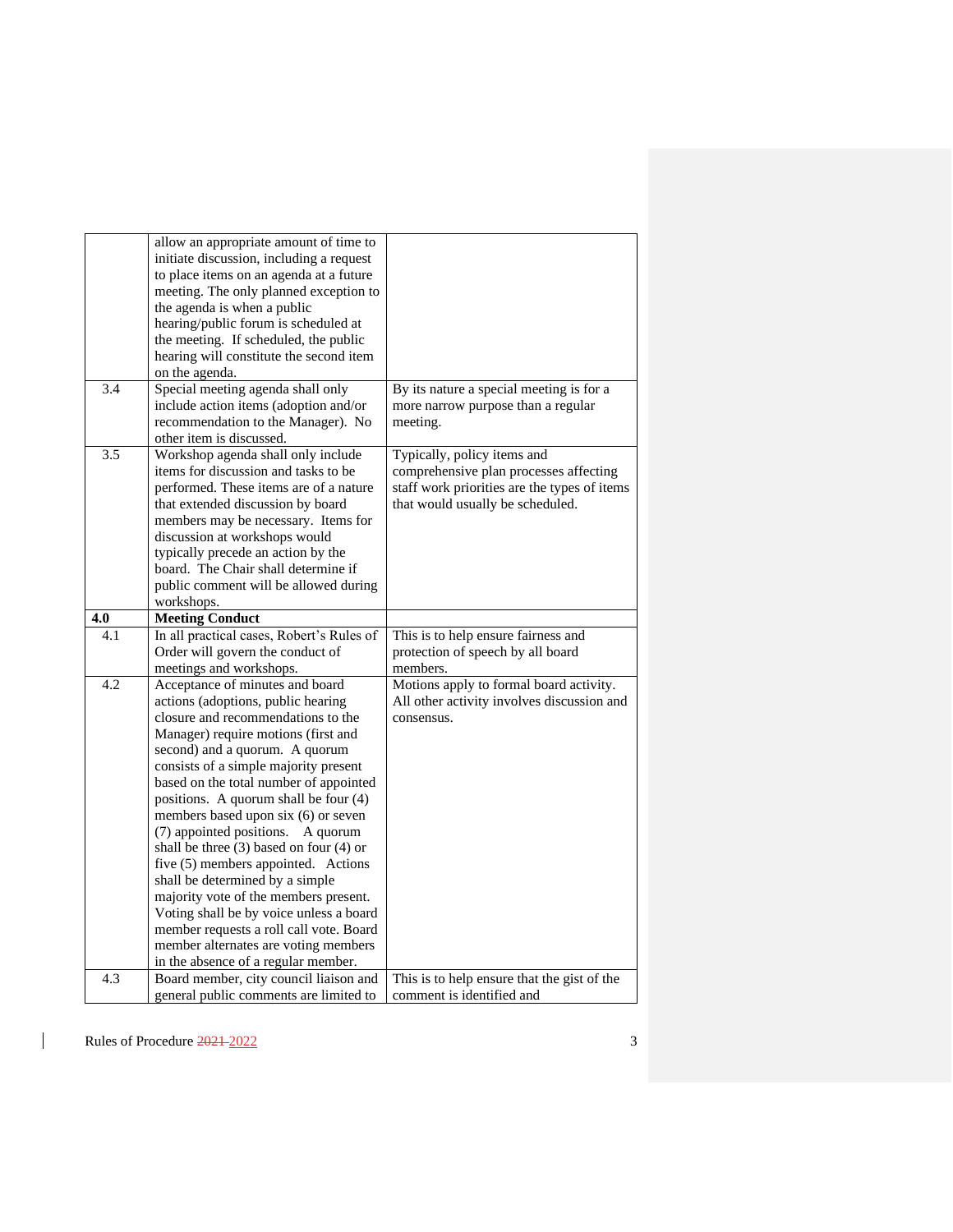|     | three (3) minutes each unless otherwise<br>approved, in advance of the meeting,<br>by the Chair. Discussion items shall<br>not exceed 20 minutes in length<br>(including board questions/comments<br>unless otherwise arranged ahead of<br>time between the Manager and Chair.<br>Information items shall not exceed 10<br>minutes in length unless otherwise<br>arranged ahead of time between the<br>Manager and Chair. | discussion/information items are<br>concisely presented to help ensure that<br>the agenda is followed in the time<br>available.                                                                                                                                                                                                          |
|-----|---------------------------------------------------------------------------------------------------------------------------------------------------------------------------------------------------------------------------------------------------------------------------------------------------------------------------------------------------------------------------------------------------------------------------|------------------------------------------------------------------------------------------------------------------------------------------------------------------------------------------------------------------------------------------------------------------------------------------------------------------------------------------|
| 4.4 | Discussion of any issue not on the<br>agenda and brought up under board<br>member comments, may be further<br>discussed under new business as time<br>allows. The issues can then be.<br>scheduled for further board<br>consideration at a future meeting (see<br>$3.3$ above).                                                                                                                                           | This is to help ensure that the rules of<br>procedure framework are utilized in a<br>manner to promote appropriate<br>discussion based on the application of<br>standard meeting protocols. It also<br>allows, as time is available, for additional<br>discussion prior to a potential scheduling<br>of issues at future board meetings. |
| 4.5 | It is the responsibility of board<br>members to take the initiative to<br>comment on agenda items. The Chair<br>will conclude agenda items prior to<br>board action and/or direction by<br>offering an opportunity for "final"<br>comments through a general appeal to<br>board members.                                                                                                                                  | This is to both ensure that discussion is<br>not prematurely "closed" and that<br>individual board members are not<br>required to speak on an issue if they<br>desire to remain silent.                                                                                                                                                  |
| 4.6 | The public can speak on any item not<br>on the agenda as the seventh agenda<br>item (see 3.3 above). The public will<br>also have the opportunity to speak on<br>any item on the agenda after staff<br>presentation and prior to board<br>discussion. Each member of the public<br>is also limited to three minutes.                                                                                                      | This follows city council meeting<br>protocol.                                                                                                                                                                                                                                                                                           |
| 4.7 | Everett Animal Services shall keep<br>minutes of all regular meetings, special<br>meetings and workshops, including<br>actions of the board, all of which shall<br>be housed at the Everett Animal<br>Shelter. Minutes are public records<br>and subject to public disclosure. The<br>minutes are designed to capture the<br>essence of dialogue and are not meant<br>to be a verbatim summary of remarks.                | Specifies in writing what is today's<br>common practice.                                                                                                                                                                                                                                                                                 |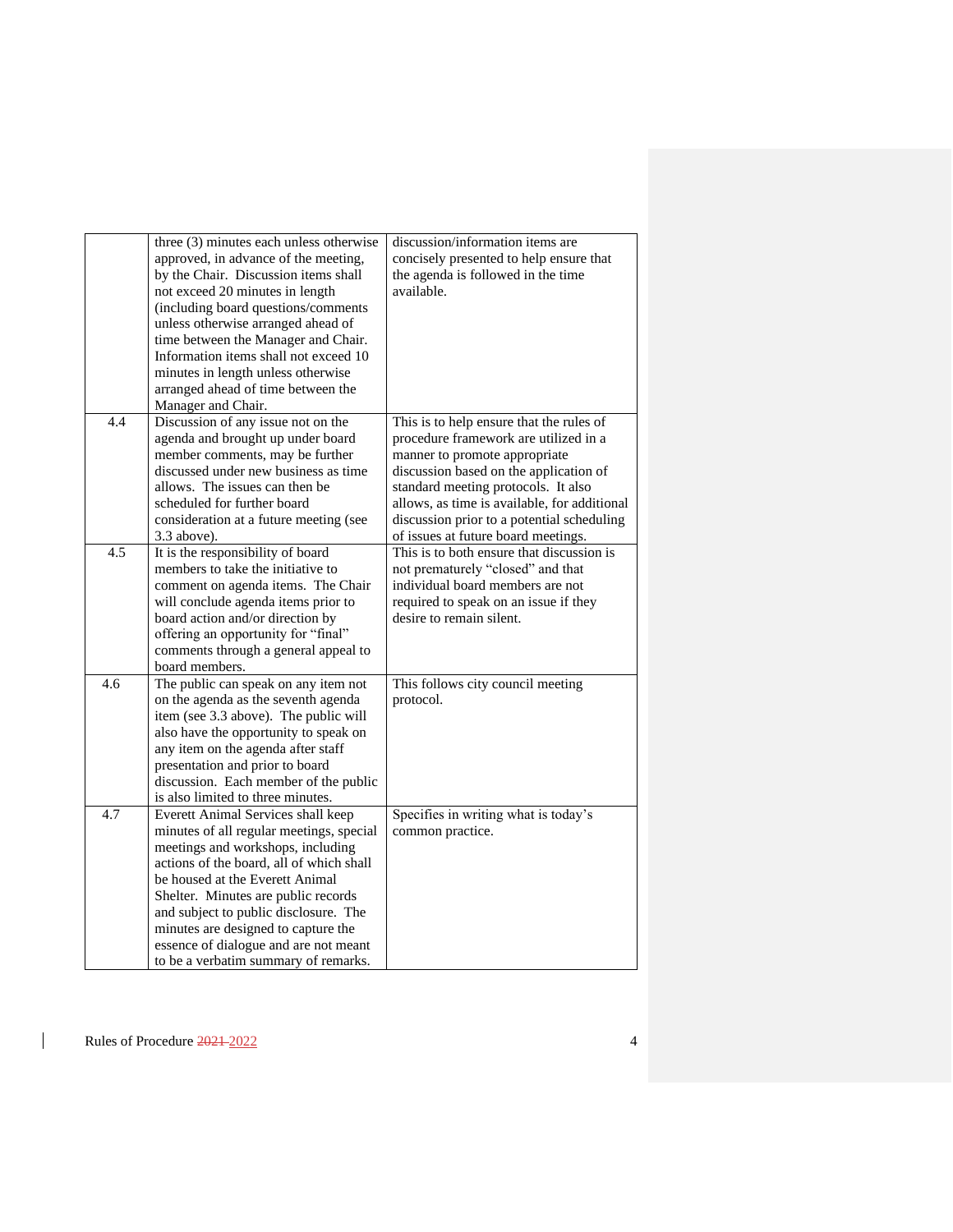| 4.8              | All board members, staff and guests<br>are expected to comport themselves | Proper etiquette is to be exercised as a<br>requirement of participation. |
|------------------|---------------------------------------------------------------------------|---------------------------------------------------------------------------|
|                  | with respect and collegiality.                                            |                                                                           |
| 4.9              | Any board member who has a                                                | Board members must avoid a conflict of                                    |
|                  | financial, personal or official interest                                  | interest or the appearance of a conflict of                               |
|                  | in, or conflict (or appearance of a                                       | interest.                                                                 |
|                  | conflict) with any matter pending                                         |                                                                           |
|                  | before the Board, of such nature that it                                  |                                                                           |
|                  | prevents or may prevent that member                                       |                                                                           |
|                  | from acting on the matter in an                                           |                                                                           |
|                  |                                                                           |                                                                           |
|                  | impartial manner, will offer to the                                       |                                                                           |
|                  | Board to voluntarily excuse him/herself                                   |                                                                           |
|                  | and will vacate his/her seat and refrain                                  |                                                                           |
|                  | from discussion and voting on said                                        |                                                                           |
|                  | item.                                                                     |                                                                           |
| $\overline{5.0}$ | <b>General Meeting Responsibilities</b>                                   |                                                                           |
| 5.1              | Each board member commits to read                                         | Board members cannot discharge their                                      |
|                  | agendas and agenda packet materials                                       | responsibility without reading, absorbing                                 |
|                  | prior to the start of a meeting or                                        | and thinking about the material prior to                                  |
|                  | workshop.                                                                 | discussion and/or action.                                                 |
| 5.2              | During discussions, the Chair                                             | The chair is in the position to promote the                               |
|                  | "officiates" (i.e. facilitates) the                                       | conduct of a meeting that is smoothly                                     |
|                  | meeting. In this role, the Chair                                          | run. Occasionally, it is not possible to                                  |
|                  | progresses the meeting through the                                        | conclude discussion and/or take action as                                 |
|                  | agenda, recognizes all speakers,                                          | planned. In these cases, it is appropriate                                |
|                  | including board members, extends                                          | for board members to discuss how they                                     |
|                  | and/or limits discussion and helps to                                     | wish to proceed, in light of any                                          |
|                  | ensure that, where practical, Roberts                                     | constraints as may be identified by the                                   |
|                  | rules of order are followed.                                              | Chair and/or Manager.                                                     |
|                  | If an agenda item is likely to require                                    |                                                                           |
|                  | additional time that may impede the                                       |                                                                           |
|                  | likelihood of addressing all agenda                                       |                                                                           |
|                  | items, the Chair shall seek board                                         |                                                                           |
|                  | guidance to either extend an agenda                                       |                                                                           |
|                  | item's discussion time, postpone any                                      |                                                                           |
|                  | agenda item(s) to a future meeting, if                                    |                                                                           |
|                  |                                                                           |                                                                           |
|                  | practical, or seek other guidance such                                    |                                                                           |
|                  | as extend the meeting time.                                               |                                                                           |
| 5.3              | The Chair may also 1) appoint ad hoc                                      | Provides additional clarity regarding                                     |
|                  | committees as needed; and 2) select a                                     | procedure.                                                                |
|                  | member to chair any meeting if the                                        |                                                                           |
|                  | Chair or Vice Chair cannot attend. The                                    |                                                                           |
|                  | Vice Chair is to serve as Chair in the                                    |                                                                           |
|                  | event that the Chair is unable to do so.                                  |                                                                           |
| 5.4              | The Chair will restate all motions to                                     | Avoids a situation when someone might                                     |
|                  | help ensure that board members                                            | say he/she didn't realize what was                                        |
|                  | understand the intent of the motion.                                      | associated with the vote.                                                 |
|                  |                                                                           |                                                                           |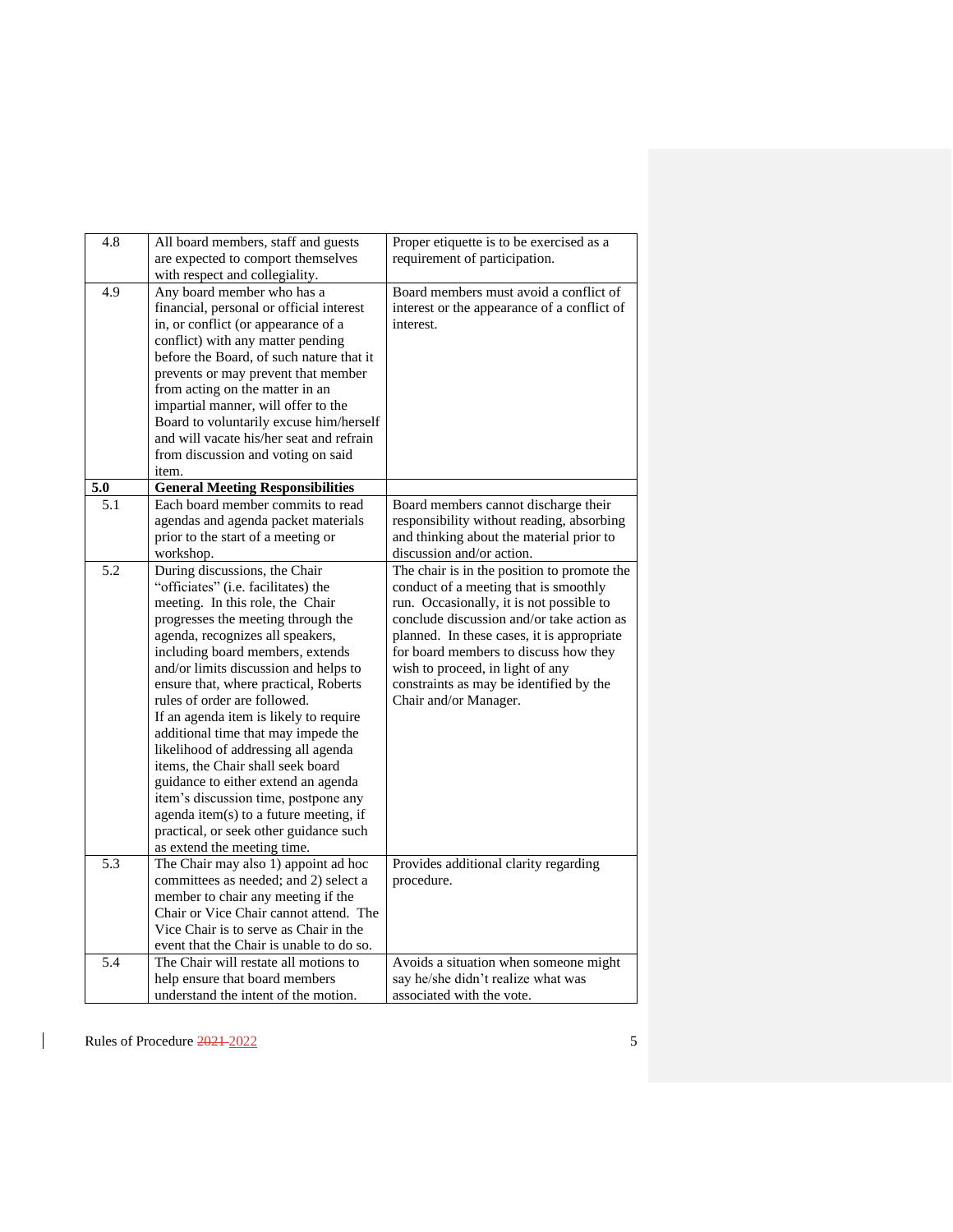| 5.5 | Board members commit to frame             | This commitment is to reinforce the         |
|-----|-------------------------------------------|---------------------------------------------|
|     | discussion around Everett Animal          | notion that there is a balance between the  |
|     | Services' vision, mission, the            | extent of benefits received and the         |
|     | magnitude of benefits, costs and cost     | resources needed to extend the benefit. It  |
|     | savings as a guiding principle. The       | is also to clearly define "policy           |
|     | principal board role is related to policy | advocacy" from "administration."            |
|     |                                           |                                             |
|     | advice as opposed to administration or    |                                             |
|     | "how" to implement policies and/or        |                                             |
|     | programs/facilities.                      |                                             |
| 5.6 | Board members who wish to schedule        | This is to prevent a meeting from veering   |
|     | a discussion of a specific issue will     | off the agenda which is not fair to anyone  |
|     | request that the Chair work with the      | in attendance.                              |
|     | Manager to place the issue on an          |                                             |
|     | upcoming agenda.                          |                                             |
|     |                                           |                                             |
| 5.7 | Suggestions, ideas and initiatives that   | No one should be placed on the spot and     |
|     | are introduced at a meeting where the     | forced to indicate a position or comment    |
|     | board members are hearing it for the      | on the worthiness of a proposal without     |
|     | first time or have not been included in   | having the opportunity to think about a     |
|     | an agenda packet for review will not      | suggestion, idea or initiative outside of a |
|     | result in any type of board action        | meeting.                                    |
|     | and/or commitment at the meeting          |                                             |
|     | where first introduced.                   |                                             |
| 5.8 | Board members commit to analyzing         | This is a fundamental responsibility.       |
|     | staff proposals, asking questions and     | Most presentations also are structured to   |
|     | helping to ensure that they are well      | have questions asked throughout the         |
|     | thought out and balance benefits with     | presentations.                              |
|     | costs. Questions are encouraged by        |                                             |
|     |                                           |                                             |
|     | board members during staff and/or         |                                             |
|     | consultant presentations in all practical |                                             |
|     | cases.                                    |                                             |
| 6.0 | <b>Meeting Attendance</b>                 |                                             |
| 6.1 | Board members are volunteers              | This statement identifies the nature of the |
|     | appointed by the Mayor and confirmed      | position and the general philosophy. It     |
|     | by City Council. Their service is         | also helps to ensure that there are always  |
|     | voluntary. Notwithstanding the            | quorums (at least 4 members present).       |
|     | volunteer nature of the membership,       |                                             |
|     | board members are expected to attend a    |                                             |
|     | minimum number of meetings per            |                                             |
|     | calendar year. As soon as known,          |                                             |
|     | unique circumstances adversely            |                                             |
|     | affecting minimum and/or consecutive      |                                             |
|     | attendance requirements stated in (6.2)   |                                             |
|     | and (6.3) below shall be discussed with   |                                             |
|     | the Manager & Chair.                      |                                             |
| 6.2 | Board members commit to respond to        | This helps to ensure that the Manager and   |
|     | the Manager or his/her administrative     | Chair are aware if agenda items need to     |
|     |                                           |                                             |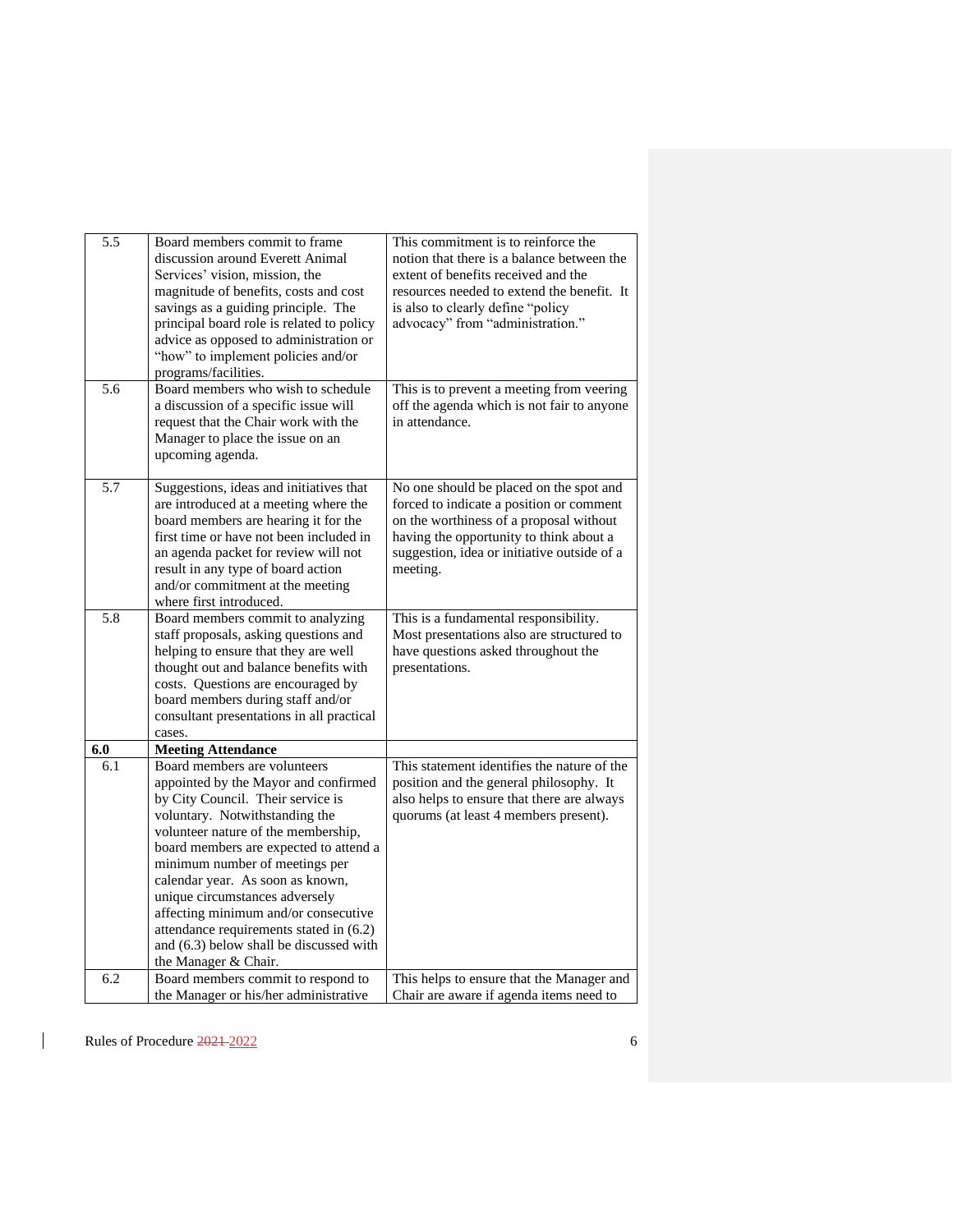|     | liaison by 5:00 p.m. the day before a<br>meeting, workshop or special meeting<br>if they cannot attend. | be revised and that the proper meeting<br>supplies are prepared in advance, thereby<br>avoiding unnecessary expense. |
|-----|---------------------------------------------------------------------------------------------------------|----------------------------------------------------------------------------------------------------------------------|
| 6.3 | Board members commit to attending a                                                                     | This is generally the minimum                                                                                        |
|     | minimum of 67% (4 of 6 meetings) of                                                                     | percentage to help ensure continuity of                                                                              |
|     | all regularly scheduled meetings,                                                                       | discussion and minimize the probability                                                                              |
|     | workshops and special meetings during                                                                   | of board and staff time being devoted to                                                                             |
|     | a rolling 12 month period.                                                                              | reviewing material previously discussed                                                                              |
|     |                                                                                                         | and/or acted upon by the board.                                                                                      |
| 6.4 | In addition to the requirement of 6.3                                                                   | This helps to prevent significant                                                                                    |
|     | above, board members commit to not                                                                      | knowledge gaps from developing which                                                                                 |
|     | missing more than two consecutive                                                                       | could hinder board member activities,                                                                                |
|     | board meetings, in any combination of                                                                   | discussions and/or actions.                                                                                          |
|     | sequence of regular meetings,                                                                           |                                                                                                                      |
|     | workshops or special meetings.                                                                          |                                                                                                                      |
| 6.5 | Board members, whose attendance                                                                         | This is to help ensure that the probability                                                                          |
|     | does not conform to the requirements                                                                    | is maximized that there will be full board                                                                           |
|     | of section 6.3 or 6.4 above, and after                                                                  | member attendance.                                                                                                   |
|     | taking into account any unique                                                                          |                                                                                                                      |
|     | circumstances that may affect                                                                           |                                                                                                                      |
|     | attendance based on discussion                                                                          |                                                                                                                      |
|     |                                                                                                         |                                                                                                                      |
|     | between the member and the Manager                                                                      |                                                                                                                      |
|     | and Chair, may be recommended to the                                                                    |                                                                                                                      |
|     | Mayor for removal from the board by                                                                     |                                                                                                                      |
|     | formal action of the board at a regular                                                                 |                                                                                                                      |
|     | meeting.                                                                                                |                                                                                                                      |
| 7.0 | <b>Officers</b>                                                                                         |                                                                                                                      |
| 7.1 | The board shall have two officers, a                                                                    | Positions are necessary to conduct the                                                                               |
|     | Chair and Vice Chair, to be elected                                                                     | meeting.                                                                                                             |
|     | from the members of the board.                                                                          |                                                                                                                      |
| 7.2 | The election of the officers shall take                                                                 | The Chair and Vice Chair are members                                                                                 |
|     | place annually in the month of January.                                                                 | with at least one year of service on the                                                                             |
|     | The term of office shall run until the                                                                  | board as a regular or alternate member.                                                                              |
|     | next subsequent election.                                                                               |                                                                                                                      |
| 7.3 | In the event of a vacancy of any officer                                                                | As relates to the Chair position, it is not                                                                          |
|     | position during the term of office, the                                                                 | automatic that the Vice Chair becomes                                                                                |
|     | board shall elect a successor from its                                                                  | Chair.                                                                                                               |
|     | membership.                                                                                             |                                                                                                                      |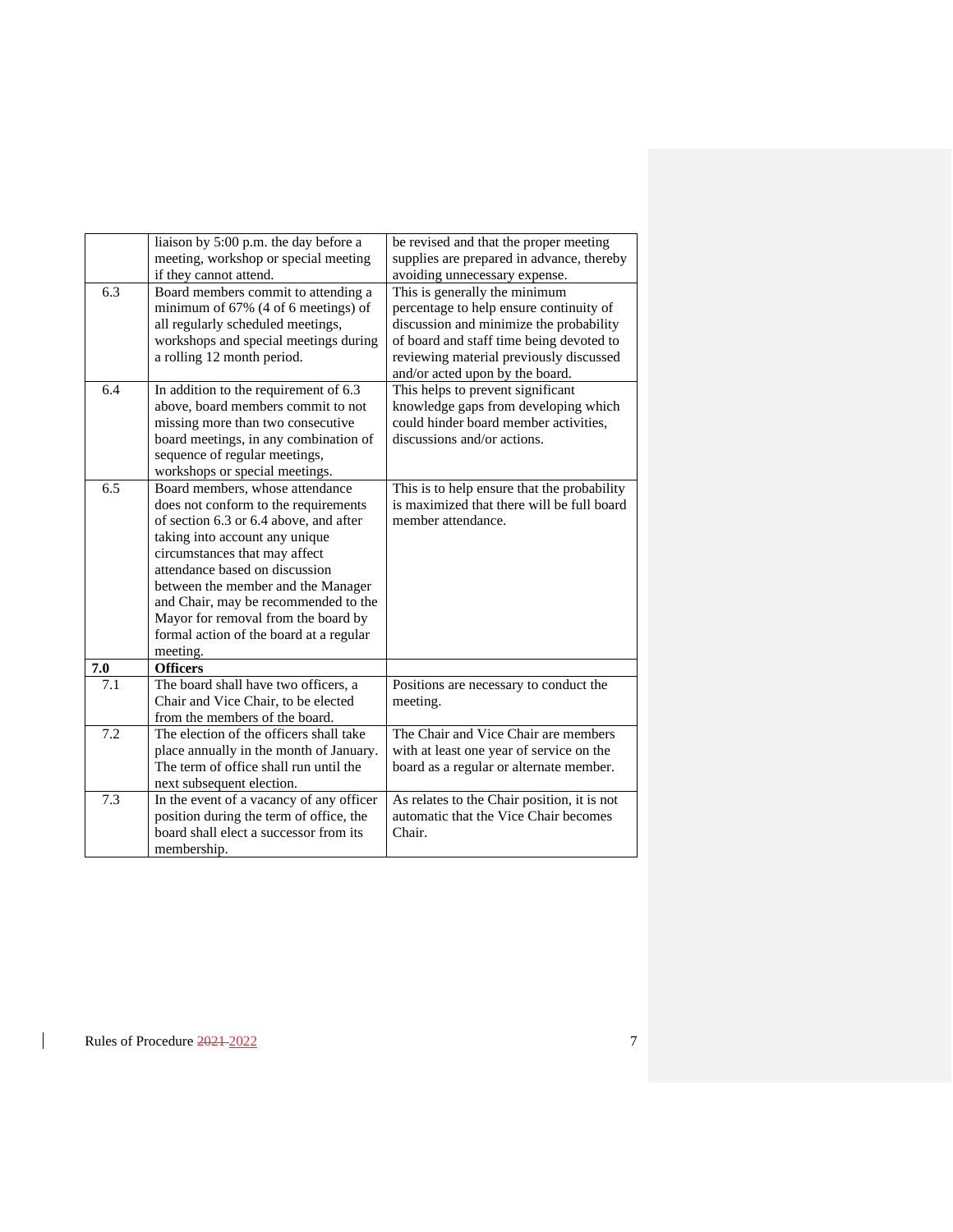**Approved this 23rd 27 nd day of January, 20212022**

**\_\_\_\_\_\_\_\_\_\_\_\_\_\_\_\_\_\_\_\_\_\_\_\_\_\_\_\_\_\_\_\_\_\_\_\_\_\_\_\_\_\_\_\_\_**

**\_\_\_\_\_\_\_\_\_\_\_\_\_\_\_\_\_\_\_\_\_\_\_\_\_\_\_\_\_\_\_\_\_\_\_\_\_\_\_\_\_\_\_\_\_**

**\_\_\_\_\_\_\_\_\_\_\_\_\_\_\_\_\_\_\_\_\_\_\_\_\_\_\_\_\_\_\_\_\_\_\_\_\_\_\_\_\_\_\_\_\_**

**\_\_\_\_\_\_\_\_\_\_\_\_\_\_\_\_\_\_\_\_\_\_\_\_\_\_\_\_\_\_\_\_\_\_\_\_\_\_\_\_\_\_\_\_\_**

**\_\_\_\_\_\_\_\_\_\_\_\_\_\_\_\_\_\_\_\_\_\_\_\_\_\_\_\_\_\_\_\_\_\_\_\_\_\_\_\_\_\_\_\_\_**

**\_\_\_\_\_\_\_\_\_\_\_\_\_\_\_\_\_\_\_\_\_\_\_\_\_\_\_\_\_\_\_\_\_\_\_\_\_\_\_\_\_\_\_\_\_**

**\_\_\_\_\_\_\_\_\_\_\_\_\_\_\_\_\_\_\_\_\_\_\_\_\_\_\_\_\_\_\_\_\_\_\_\_\_\_\_\_\_\_\_\_\_**

**\_\_\_\_\_\_\_\_\_\_\_\_\_\_\_\_\_\_\_\_\_\_\_\_\_\_\_\_\_\_\_\_\_\_\_\_\_\_\_\_\_\_\_\_\_**

**\_\_\_\_\_\_\_\_\_\_\_\_\_\_\_\_\_\_\_\_\_\_\_\_\_\_\_\_\_\_\_\_\_\_\_\_\_\_\_\_\_\_\_\_\_**

**Formatted:** Superscript

**Nathan Shelby, Chair**

 $\mathsf{I}$ 

**Lindsay Ellsworth, Vice Chair**

**Kara Langus, Member**

**Jennifer Ward, Member**

**Sarah Hartwell, Member**

**Caoran O'Domhnaill, Member**

**Jennifer St. Mary, Member**

**Tegan Hampton, Alternate Member**

**Neely Stratton, Alternate Member**

Rules of Procedure  $\frac{2021-2022}{202}$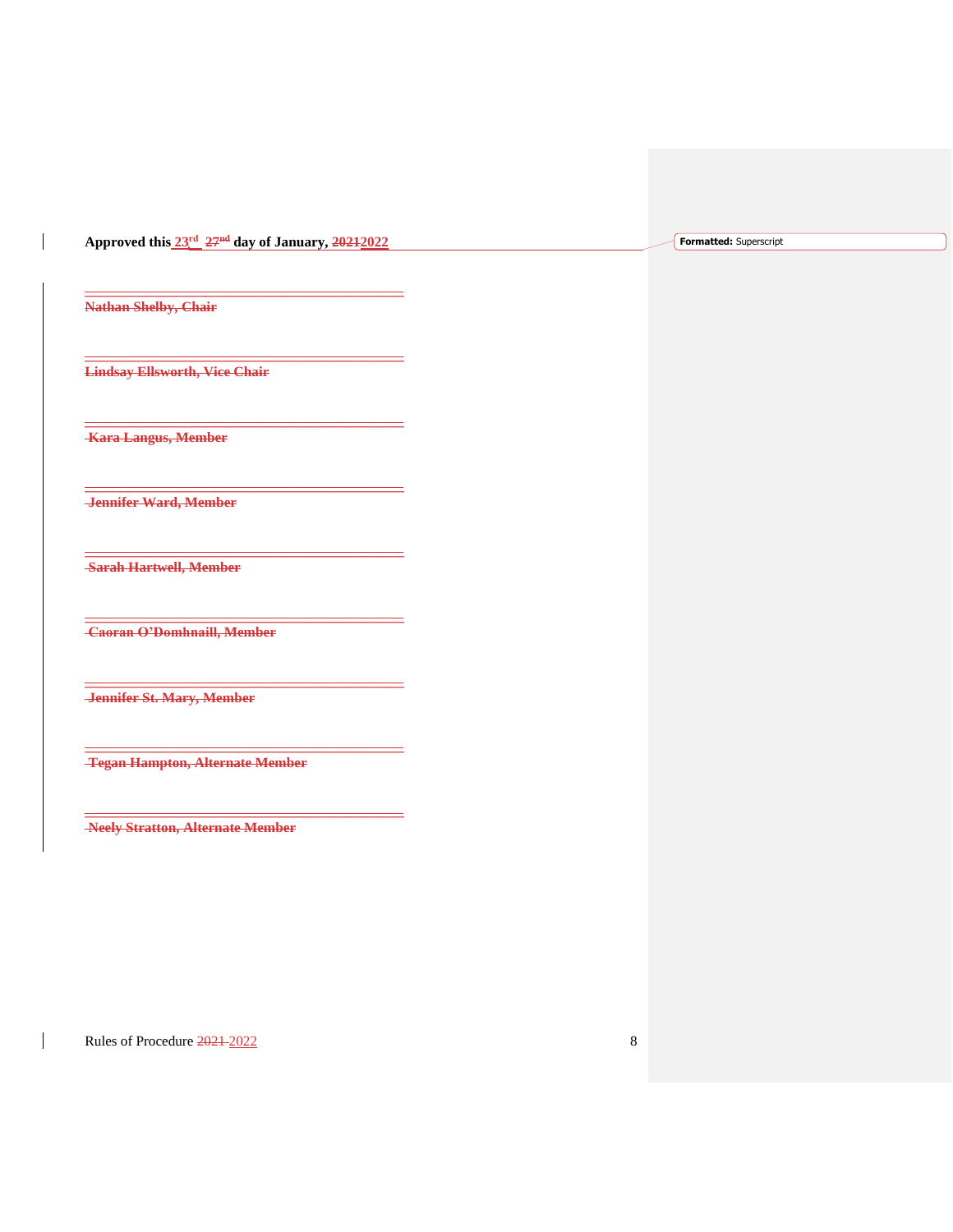| TITLE:              | <b>Adoption</b>       | <b>Staff</b> | G. Frederiksen        |
|---------------------|-----------------------|--------------|-----------------------|
| 2021 Year in Review | <b>Recommendation</b> | <b>Phone</b> | 425-257-6013          |
|                     | <b>Discussion</b>     | <b>Date</b>  | <b>March 23, 2022</b> |
|                     | <b>Information</b>    |              |                       |
|                     | <b>Other</b>          |              |                       |

# **DESCRIPTION SUMMARY:**

Staff will present EAS data, highlights from 2021 and plans for 2022. Board members will be asked to share feedback from their perspective, including any potential concerns and suggestions moving forward.

## **RECOMMENDATION**

Information and discussion only.